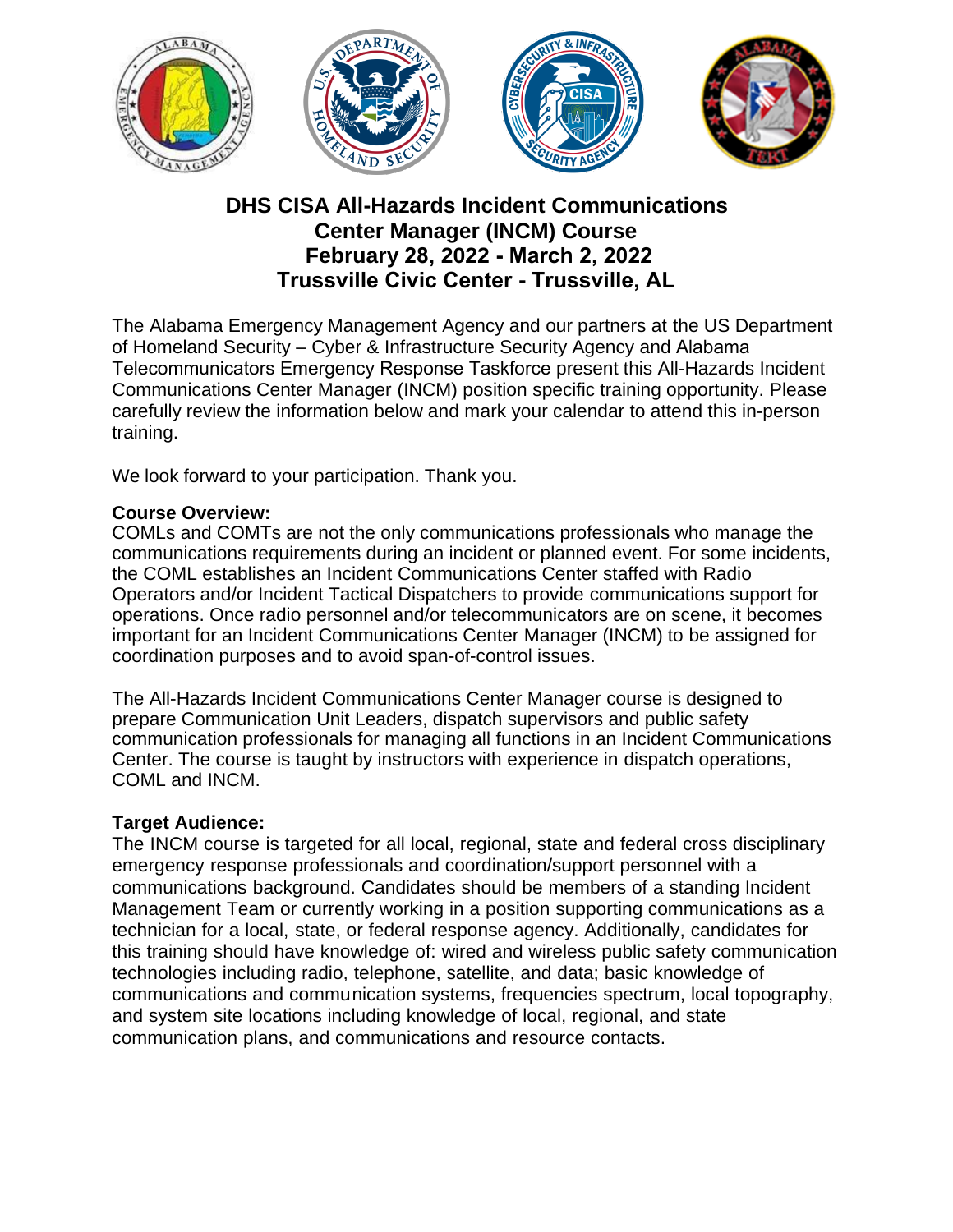







### **Prerequisites:**

Students will need to have taken the latest versions of the following prerequisite classes:

- IS-100
- IS-200
- IS-700
- IS-800
- IS-144

# **Recommended courses:**

• ICS-300

# **Course Length:**

3 Days

#### **Training Dates:**  February 28 – March 2 - 0800-1700hrs

### **Location:**

Trussville Civic Center 5381 Trussville Clay Rd Trussville, AL 35173

# **Registration:**

To register for this course, please fill out and sign the FEMA General Admissions Application on pages 3-4 of this announcement through Section 22, scan to PDF, attach the required certificates along with any other documentation, and email this [packet to training@ema.alab](mailto:training@ema.alabama.gov)ama.gov wi[th a CC to jason.smith@ema.alab](mailto:jason.smith@ema.alabama.gov)ama.gov.

If you have any questions concerning this course or the registration process, please contact Jason Smith, STR Coordinator & ESF-2 Branch Director at 205-280-2235 or [jason.smith@ema.alabama.gov.](mailto:jason.smith@ema.alabama.gov)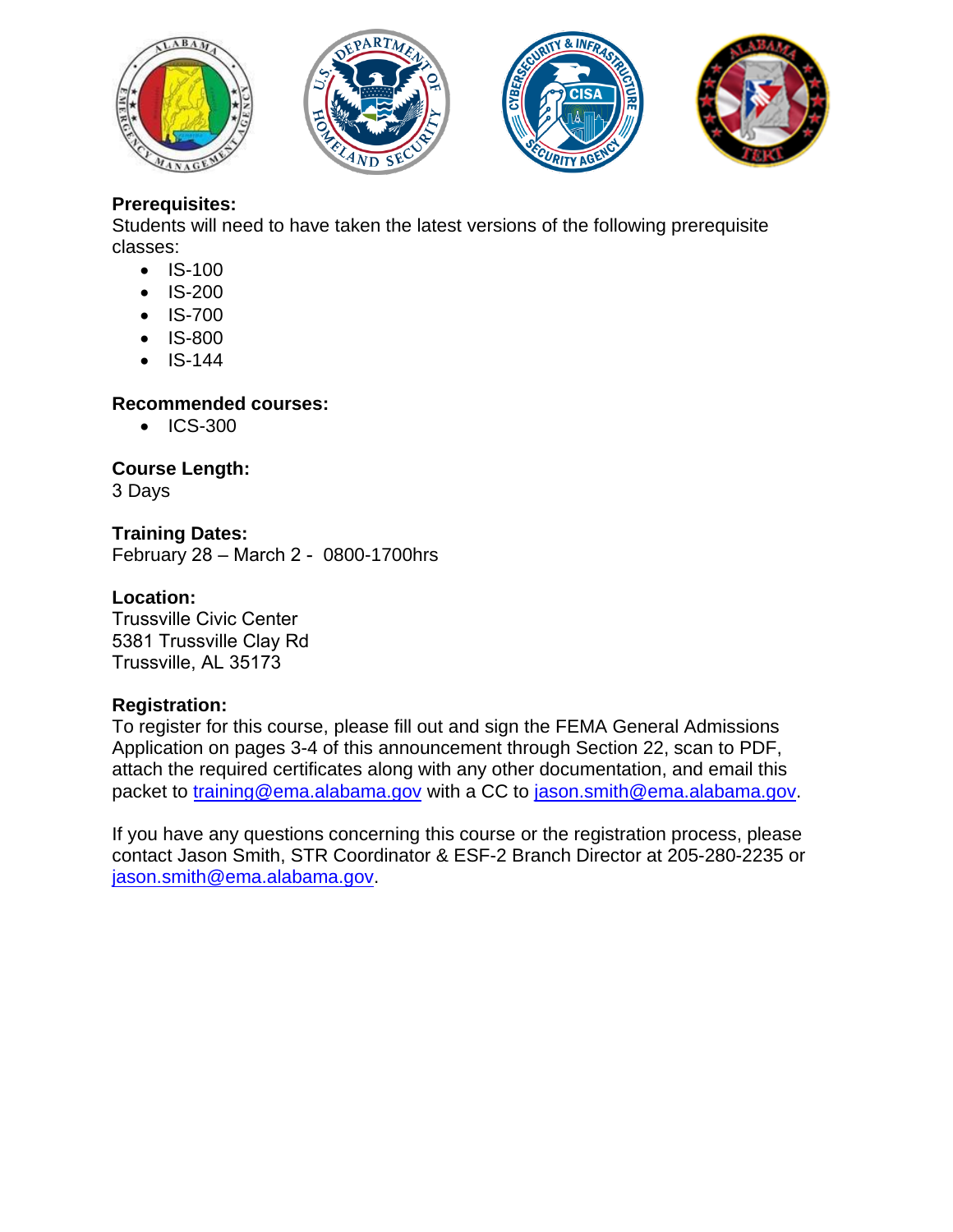| <b>FOR AGENCY USE ONLY</b> |  |  |  |  |
|----------------------------|--|--|--|--|
|----------------------------|--|--|--|--|

### DEPARTMENT OF HOMELAND SECURITY GENERAL ADMISSIONS APPLICATION Federal Emergency Management Agency

#### PAPERWORK BURDEN DISCLOSURE NOTICE

Public reporting burden for this data collection is estimated to average 9 minutes. The burden estimate includes the time for reviewing instructions, searching existing data sources, gathering and maintaining the data needed, and completing and submitting this form. You are not required to respond to this collection of information unless a valid OMB control number is displayed on this form. Send comments regarding the accuracy of the burden estimate and any suggestions for reducing the burden to: Information Collections Management, Department of Homeland Security, Federal Emergency Management Agency, 500 C Street, SW, Washington, DC 20472-3100, Paperwork Reduction Project (1660-0100) NOTE: Do not send your completed form to this address.

#### PRIVACY ACT STATEMENT

This information is provided pursuant to Public Law 93-579 (Privacy Act of 1974), Title 5 United States Code (U.S.C.) Section 552a, for individuals applying for admission to FEMA training. AUTHORITY - Federal Fire Prevention and Control Act of 1974, as amended, Title 15 U.S.C., Sections 2201 et. seq.; Robert T. Stafford Disaster Relief and Emergency Assistance Act, as amended, Title 42 U.S.C., Sections 5121 et. seq.; 6 U.S.C. Section 763a; Title 44 U.S.C., Section 3101; Executive Orders 12127 and 12148; Title VII of the Civil Rights Act of 1964; and Section 504 of the Rehabilitation Act of 1973; Section 1204 (c) of the Implementing Recommendations of the 9/11 Commission Act of 2007. Public Law 110-53, 121 Stat. 266 (codified at 6 U.S.C. §1102). PURPOSE - To determine eligibility for participation in FEMA training. Demographic data is used for statistical purposes only. USES - FEMA may release information to: FEMA training agency staff and partners to analyze application and enrollment patterns; a physician providing medical assistance to students during training; Board of Visitors members to evaluate programmatic statistics; State, local, tribal agencies to provide FEMA training statistics; Members of Congress; and FEMA training program contractors. EFFECTS OF NONDISCLOSURE - Though voluntary, failure to provide personal information on this form may delay application processing and course completion certification.

#### SECTION 1 - GENERAL INFORMATION

| OPERMANENT RESIDENT If No, City and Country of Birth:<br>1. U.S. Citizen OYES<br>$\bigcirc$ NO                                                                                                                                                                                                                                                                                                                                                                                                                                                                                                                                                                                                                                                                                                                                                                                                                        |                                                           |  |  |  |  |
|-----------------------------------------------------------------------------------------------------------------------------------------------------------------------------------------------------------------------------------------------------------------------------------------------------------------------------------------------------------------------------------------------------------------------------------------------------------------------------------------------------------------------------------------------------------------------------------------------------------------------------------------------------------------------------------------------------------------------------------------------------------------------------------------------------------------------------------------------------------------------------------------------------------------------|-----------------------------------------------------------|--|--|--|--|
| 2. NAME as shown on valid ID (Last, First, Middle Initial, Suffix)                                                                                                                                                                                                                                                                                                                                                                                                                                                                                                                                                                                                                                                                                                                                                                                                                                                    | 3. FEMA STUDENT IDENTIFICATION (SID) NUMBER               |  |  |  |  |
| 4. HOME MAILING ADDRESS (street, avenue road #, P.O. box/city or town, state,<br>and zip code)                                                                                                                                                                                                                                                                                                                                                                                                                                                                                                                                                                                                                                                                                                                                                                                                                        | 5. WORK PHONE #                                           |  |  |  |  |
|                                                                                                                                                                                                                                                                                                                                                                                                                                                                                                                                                                                                                                                                                                                                                                                                                                                                                                                       | 6. HOME PHONE #                                           |  |  |  |  |
|                                                                                                                                                                                                                                                                                                                                                                                                                                                                                                                                                                                                                                                                                                                                                                                                                                                                                                                       | 7. CELL PHONE #                                           |  |  |  |  |
| 8a. WORK E-MAIL:<br>8b. PERSONAL E-MAIL:                                                                                                                                                                                                                                                                                                                                                                                                                                                                                                                                                                                                                                                                                                                                                                                                                                                                              |                                                           |  |  |  |  |
| 9a. COURSE CATALOG #, CODE, TITLE, OR PROGRAM:                                                                                                                                                                                                                                                                                                                                                                                                                                                                                                                                                                                                                                                                                                                                                                                                                                                                        | 9b. TRAINING LOCATION (N/A for Distance Learning)         |  |  |  |  |
| Incident Communications Center Manager (INCM)                                                                                                                                                                                                                                                                                                                                                                                                                                                                                                                                                                                                                                                                                                                                                                                                                                                                         | Trussville, AL                                            |  |  |  |  |
| 9c. DATES REQUESTED (Please give 3 choices)                                                                                                                                                                                                                                                                                                                                                                                                                                                                                                                                                                                                                                                                                                                                                                                                                                                                           | 9d. TRAINING COMPONENT OR PROVIDER ID                     |  |  |  |  |
| $\overline{2}$<br>3<br>1 02/28/2022                                                                                                                                                                                                                                                                                                                                                                                                                                                                                                                                                                                                                                                                                                                                                                                                                                                                                   |                                                           |  |  |  |  |
| 9e. TRAINING DELIVERY TYPE:<br><b>O</b> Resident<br>O Non-Resident<br>O Indirect                                                                                                                                                                                                                                                                                                                                                                                                                                                                                                                                                                                                                                                                                                                                                                                                                                      | Conference/Symposium<br><b>ODistance Learning</b>         |  |  |  |  |
| 9f. AIRPORT OF DEPARTURE OR POV (CDP USE ONLY)                                                                                                                                                                                                                                                                                                                                                                                                                                                                                                                                                                                                                                                                                                                                                                                                                                                                        |                                                           |  |  |  |  |
| 10. ATTACH PREREQUISITE CERTIFICATES OR OFFICIAL TRANSCRIPT                                                                                                                                                                                                                                                                                                                                                                                                                                                                                                                                                                                                                                                                                                                                                                                                                                                           |                                                           |  |  |  |  |
| 11. DO YOU HAVE ANY DISABILITIES (Including special allergies or medical disabilities) WHICH WOULD REQUIRE SPECIAL ASSISTANCE<br>DURING YOUR ATTENDANCE IN TRAINING?<br>OYES<br>ONO                                                                                                                                                                                                                                                                                                                                                                                                                                                                                                                                                                                                                                                                                                                                   |                                                           |  |  |  |  |
| SECTION 2 - EMPLOYMENT INFORMATION AND AUTHORIZATION                                                                                                                                                                                                                                                                                                                                                                                                                                                                                                                                                                                                                                                                                                                                                                                                                                                                  |                                                           |  |  |  |  |
| 12. NAME AND COMPLETE ADDRESS OF ORGANIZATION BEING REPRESENTED                                                                                                                                                                                                                                                                                                                                                                                                                                                                                                                                                                                                                                                                                                                                                                                                                                                       | 13b. YEARS IN<br>13a. CURRENT POSITION<br><b>POSITION</b> |  |  |  |  |
| 14. CHECK THE BOX BELOW THAT BEST DESCRIBES YOUR ORGANIZATION                                                                                                                                                                                                                                                                                                                                                                                                                                                                                                                                                                                                                                                                                                                                                                                                                                                         |                                                           |  |  |  |  |
| 14a. JURISDICTION<br>14b. ORGANIZATION<br>1. $\Box$ ALL CAREER<br>1. <b>TEXALGO STATEWIDE/TERRITORIAL</b><br>4. <b>SPECIAL DISTRICT</b><br>7. <b>THERNATIONAL</b><br>10.<br>$\sqcap$ dhs<br>$ 2. \Box$ ALL VOLUNTEER<br>2.   LOCAL GOVERNMENT<br>5. M<br><b>MILITARY</b><br>8. I T<br><b>FEMA</b><br>3.1<br><b>COMBINATION</b><br>FEDERAL (NON-DHS)<br>6.<br>PRIVATE SECTOR<br>9. I<br><b>TRIBAL NATION</b><br>3.<br><b>15. CURRENT STATUS</b><br>PAID FULL TIME<br>VOLUNTEER<br>$1. \Gamma$<br>$2.\Box$<br>PAID PART TIME<br>$3. \Box$<br>16. Briefly describe your activities/responsibilities as they relate to the course for which you are applying and identify how you will use the<br>information obtained from the course. NFA ONLY: Attach an organizational chart for the organization being represented and indicate your<br>position. If you need more space, please attach a sheet to this application. |                                                           |  |  |  |  |